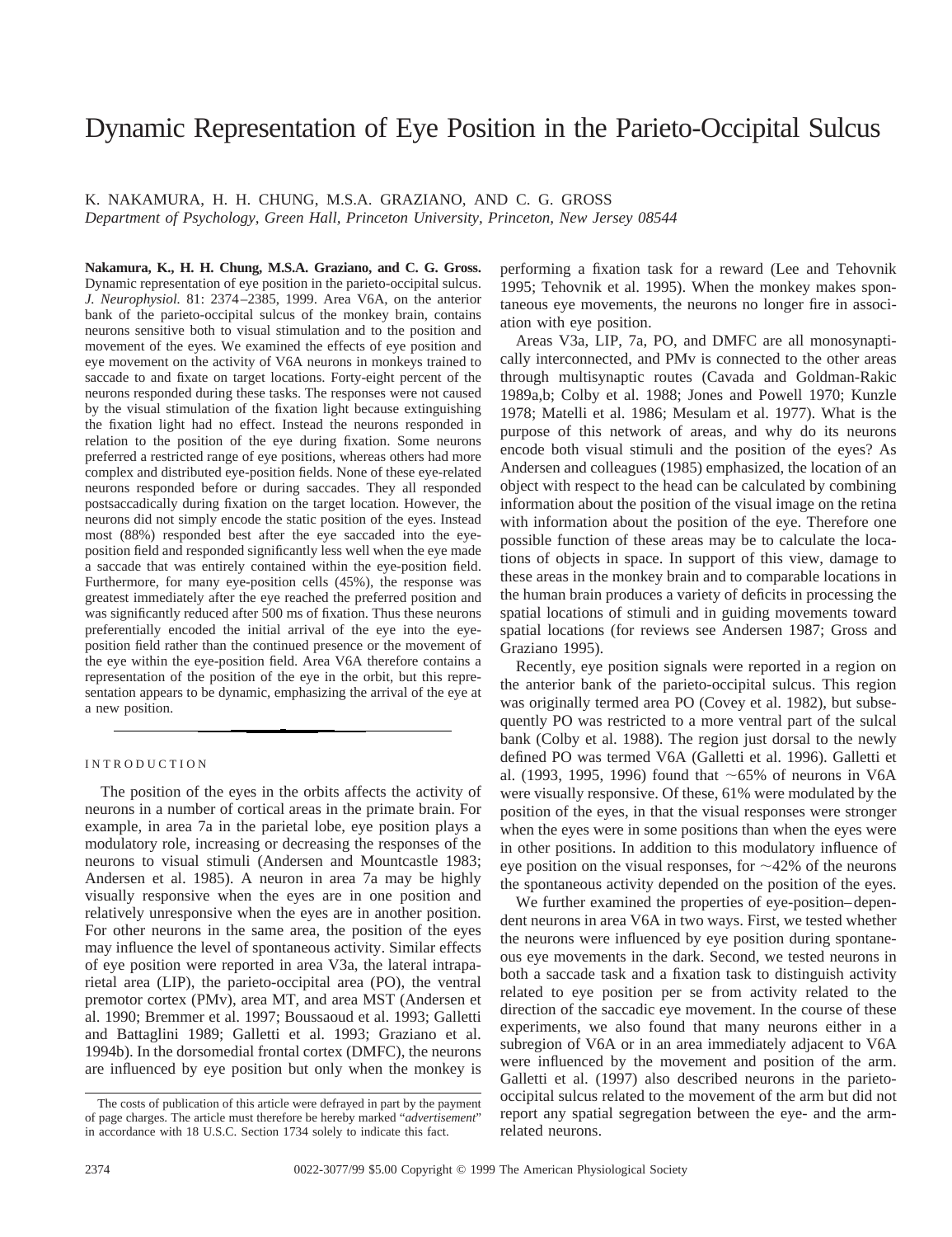A preliminary account of these experiments was published previously (Nakamura et al. 1996).

#### METHODS

Single neuron activity was recorded from four hemispheres of three male *Macaca fascicularis* (4–6 kg). All husbandry, surgical, and behavioral procedures were approved by the Princeton University Institutional Animal Care and Use Committee and were in accordance with the NIH Guidelines for Care and Use of Laboratory Animals (1985).

# *Initial surgery*

For each monkey, an initial surgical operation was performed under ketamine anesthesia and strict aseptic conditions, during which the top of the skull was cleared of skin and muscle, titanium screws were screwed into the bone, and the exposed bone was covered with a layer of dental acrylic  $\sim$ 1 cm thick. A stainless steel recording chamber, 2.5 cm in diameter, was embedded in the acrylic over the parietal lobe for a vertical approach to the parieto-occipital sulcus. The approximate location of the sulcus for each monkey was determined from magnetic resonance images (MRI) (for details of MRI methods see Moore et al. 1995). A steel bolt for holding the head was also imbedded in the acrylic. Each animal recovered from the effects of the surgery within several days but was given 3 additional weeks to allow the skull to grow tightly around the skull screws. In a subsequent procedure, also under deep anesthesia and aseptic conditions, the recording chamber was opened, and a hole  $\sim$  5 mm in diameter was drilled through the layer of acrylic and the bone, exposing the dura.

### *Recording procedures*

During the daily recording sessions, the monkey sat in a primate chair with its head held in place by the head bolt and with a hydraulic microdrive (Narishige, type MO-95) mounted on the top of the recording chamber. A steel guide cannula (an 18-gauge syringe needle) was lowered through the hole in the skull and into the dura. Then the varnish-coated tungsten microelectrode (Frederick Haer, impedance 0.5–5 M $\Omega$ ) was advanced from the guide cannula into the brain to record from neurons in the anterior bank of the parieto-occipital sulcus.

Once a cell was isolated, as indicated by the repeatability of its wave form on the oscilloscope, it was tested for any response related to the position or movement of the eyes. This was done first by turning off the room lamp and monitoring the neuron while the monkey made spontaneous eye movements in the dark. Eye position was measured with an infrared eye-tracking system (ISCAN Pupil Tracking System, model RK-416, resolution  $\sim 0.5^{\circ}$ ). The neuron was then tested while the monkey performed a fixation task and a saccade task (see *Fixation task* and *Saccade task*). Some of the cells were also tested for any response related to the position or movement of the arms (see *Reach task*). Finally, some cells were tested for visual and somatosensory responsiveness (see *Visual and somatosensory stimuli*).

#### *Fixation task*

The fixation task was performed in darkness. Figure 1*A* illustrates the events in the task. Each trial began with a warning tone (0.2 s), and then a fixation spot 0.5° in diameter was presented on a multiscan monitor (Liyama Electric, model MF-5221A) placed 28 cm in front of the monkey. For its reward, the monkey was required to fixate the spot within a  $4 \times 4^{\circ}$  electronic window (ISCAN Pupil Tracking System) and maintain fixation until the end of the trial. Two of the three monkeys were trained on a fixation duration of 1.5 s. The third monkey was trained on a fixation duration of 1.2 s but partway through the experiment was promoted to a 1.5-s duration. At the end



FIG. 1. Paradigms used to test eye-related neurons. *A*: fixation task. Each trial began with a warning tone (0.2 s) followed by the onset of the fixation light. After the monkey achieved fixation (indicated by the Eye Movement line), the trial continued for 1.5 s, and then the fixation light was extinguished and a reward was given. The trial was aborted if fixation was broken. *B*: saccade task. Similar to the fixation task, except that the monkey was required to fixate on the fixation light for only 0.5 s, at which time the fixation light was extinguished and the saccade target appeared. The monkey was then required to fixate the saccade target within 1 s and to remain fixated for 1.5 s to receive a reward. *C*: 20 possible positions for the fixation light and the saccade target. Positions are indicated in *x* and  $y^{\circ}$  from the straight ahead.  $\bullet$ : central fixation position and 8 saccade targets tested in the saccade task. For some cells the saccade task was also run at other screen locations.

 $(0, -12)$ 

 $(12, -12)$ 

 $(-12,-12)$ 

O

 $(24, -12)$ 

O

O

 $(-24, -12)$ 

O

of the trial, the fixation spot was turned off, a valve released  $\sim 0.2$  ml of juice into the animal's mouth, and the intertrial interval (ITI) began. The ITI was 1.5–2.5 s. If the animal broke fixation at any time during the trial, the fixation spot was turned off, no reward was given, and the ITI began. Two of the monkeys were trained to press a lever after the warning tone, at the start of the trial, with the contralateral hand, and to maintain pressing until the end of the trial. If the monkey released the lever during the trial, the trial was aborted without a reward, and the ITI began. The purpose of the lever press was to keep the contralateral hand stationary because we found that some neurons were sensitive to the monkey's arm position and arm movement. In this way we could isolate the effects of eye position and eye movement on neuronal activity.

The fixation spot was presented at 1 of 20 possible positions. These positions were arranged in a  $4 \times 5$  grid and were 12° apart from each other (see Fig. 1*C*). However, not all 20 positions were tested for every neuron. Usually 18 fixation positions were tested, but some neurons were tested with 9 or 12 fixation positions.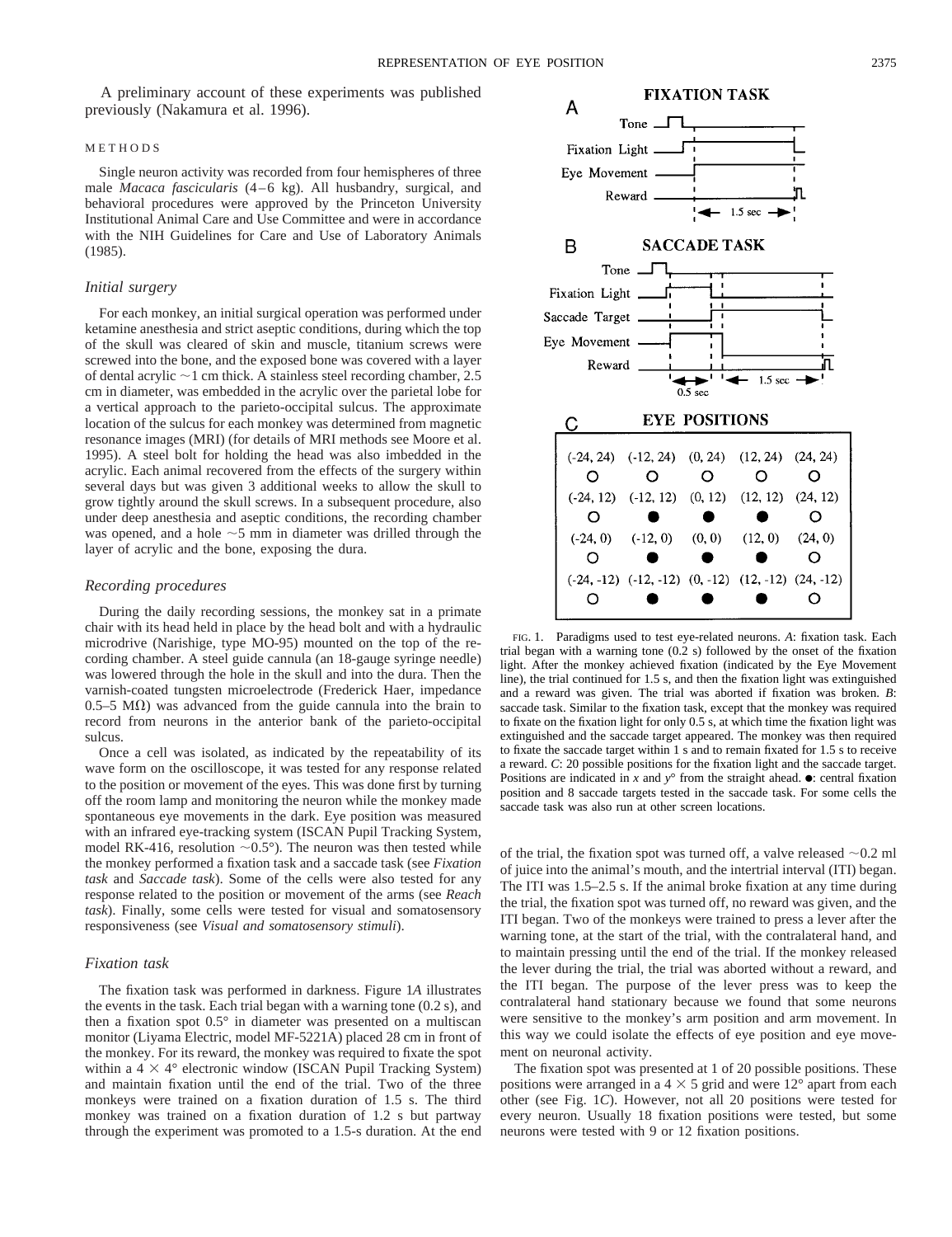#### *Statistical analysis for fixation task*

For each neuron, we analyzed the firing rate (spikes/s) from the period beginning when the monkey's eye first entered the fixation window and ending 1,500 ms later, at the end of the required fixation period. To determine if this firing rate was significantly different for different fixation positions, a one-way Kruskal-Wallis test was performed. For example, the neuron illustrated in Fig. 3 was tested at 18 eye positions, with 10 trials at each eye position. A Kruskal-Wallis test on the 18 groups showed that the firing rate varied significantly with eye position ( $n = 180$ , df = 17,  $H = 6,181$ ,  $P < 0.0001$ ).

All neurons that showed a significant dependence on eye position with the Kruskal-Wallis test were then tested as follows. The fixation position at which the neuron gave the highest mean spikes/s was selected. The 1.5-s fixation period was then divided into two analysis periods, the first 0.5 s and the subsequent 1.0 s. The data from these two periods were compared with the Wilcoxson nonparametric test for correlated subjects. If the firing rate in the first period was significantly greater than the firing rate in the second period, the cell was considered to have a response that was strongest immediately after the onset of fixation and then decayed over the period of fixation. If the firing rate in the first period was not significantly different from the firing rate in the second period, the neuron was considered to have a response that was sustained throughout the fixation period. None of the neurons responded significantly more in the second period.

# *Saccade task*

In the fixation task described in the previous section, the monkey's eye position and saccadic eye movements before the onset of fixation varied from trial to trial. The saccade task was designed to control these variables. Figure 1*B* illustrates the events in the saccade task, which was performed in darkness. Each trial began with a warning tone (0.2 s). Then a fixation spot 0.5° in diameter was presented on the monitor. The monkey was required to fixate the spot within a  $5 \times 5^{\circ}$ electronic window and maintain fixation for 0.5 s. Then the fixation spot disappeared, and simultaneously another spot, the saccade target, appeared. The monkey was required to saccade to the target within 1,000 ms and then to maintain fixation on the target for another 1.5 s. At the end of the trial the target spot disappeared, a valve released  $\sim$ 0.2 ml of juice into the animal's mouth, and the 1.5- to 2.5-s ITI began. If the monkey broke fixation during the trial or failed to saccade to the target within the required time, the trial was aborted without a reward, and the ITI began. Two of the monkeys were trained to press a lever after the warning tone, at the start of the trial, with the contralateral hand, and to maintain pressing until the end of the trial. If the monkey released the lever during the trial, the trial was aborted without a reward, and the ITI began.

The saccade target could be presented at one of nine possible positions (Fig. 1*C*,  $\bullet$ ). These positions were arranged in a 3  $\times$  3 grid with 12° separation between each position. The central position for the saccade target was the same as the position of the fixation point. Therefore, on trials when the target appeared at the center, the monkey was not actually required to saccade anywhere but instead to maintain fixation at the same position for the entire trial. Most cells were tested with all nine saccade target positions, but some cells were tested with fewer positions. For each neuron, each position was tested with  $\geq 10$ trials.

In separate blocks of trials, the starting fixation position and the entire set of saccade target positions were shifted to a different location, and the neuron was tested again. In this fashion we could study the effect of eye position on the saccadic activity of the neurons.

# *Statistical analysis for saccade task*

All analyses were performed on the firing rate in the period after the saccade, beginning when the monkey's eye first entered the saccade

target window and ending 1.5 s later, at the end of the required fixation period. The reason for using this time period is that for all responsive neurons the response began postsaccadically, after the onset of fixation (see RESULTS). For each neuron, the following statistical tests were performed.

*1*) Was the activity of the neuron during fixation dependent on the direction of the saccade that preceded fixation? Each fixation position could be approached by many different directions of saccade. We selected the fixation position that gave the largest mean response for that neuron (but some exceptions are described subsequently) and sorted the data into different groups corresponding to the different directions of saccade that were used to approach that fixation position. We then performed a one-way Kruskal-Wallis test to determine if there was any significant difference between these groups. A significant difference would indicate that the firing rate of the neuron during fixation at that position depended significantly on the direction of the saccade that preceded the fixation.

In many cases the neuron preferred a fixation position at the edge of the test grid, which could only be approached by a limited range of saccade directions. In these cases, we selected a fixation position closer to the center of the test grid to test for saccadic dependence. Some neurons did not respond at all near the center of the test grid, and these neurons could not be tested for saccadic dependence.

*2*) Was the activity of the neuron during fixation dependent on the position of the fixation point? For this test we selected the saccade direction that gave the maximal overall response. We then sorted the data into groups corresponding to the different fixation positions reached by that direction of saccade. We performed a one-way Kruskal-Wallis test on these groups to determine if there was any significant difference between them. For example, Fig. 9 shows the responses of a neuron that preferred downward saccades. Six different fixations positions were approached by a downward saccade (Fig. 9, *A*–*F*, *bottom positions*). We performed a one-way Kruskal-Wallis test on these six conditions and found that the response was significantly different in the different conditions ( $H = 15.71$ ,  $P = 0.0004$ ), that is, the response depended significantly on the position of the fixation point.

Some neurons responded equally well to all directions of saccade, and in these cases the data for all saccade directions were combined for this test.

*3*) Many neurons showed a significant effect of both saccade direction and eye position, as determined by test 1 and 2. Therefore an index was calculated to quantify whether the neuron was more "saccade related" or "eye-position related." We first selected a fixation position near the center of the test grid that gave the largest mean response for that neuron and sorted the data into different groups corresponding to the different directions of saccade that were used to approach that fixation position. We then calculated the variance between these groups, *VS*. A neuron that responds differently to different saccade directions should have a large value of *VS*, and a neuron that is unselective for saccadic direction should have a small value of *VS*. In a similar fashion, we selected the saccade direction that gave the maximal response and sorted the data into groups corresponding to the different fixation positions reached by that direction of saccade. We then calculated the variance between these groups, *VP*. A neuron that responds differently to different fixation positions should have a large value of *VP*, and a neuron that is unselective for fixation position should have a small value of *VP*. Finally, we calculated the index,  $I =$  $(VP - VS)/(VP + VS)$ . For an eye-position cell, that is, a cell that responds in relation to the fixation position and has no dependence on the direction of the saccade, *VS* will be small compared with *VP*, and  $I \sim 1$ . For a saccade-related cell with no dependence on eye position, *VP* will be small compared with *VS*, and  $I \sim -1$ . For a cell that is equally influenced by eye position and saccadic direction,  $VP \sim VS$ and  $I \sim 0$ .

*4*) Many neurons showed a clear border between preferred eye positions and nonpreferred eye positions. A nonpreferred eye position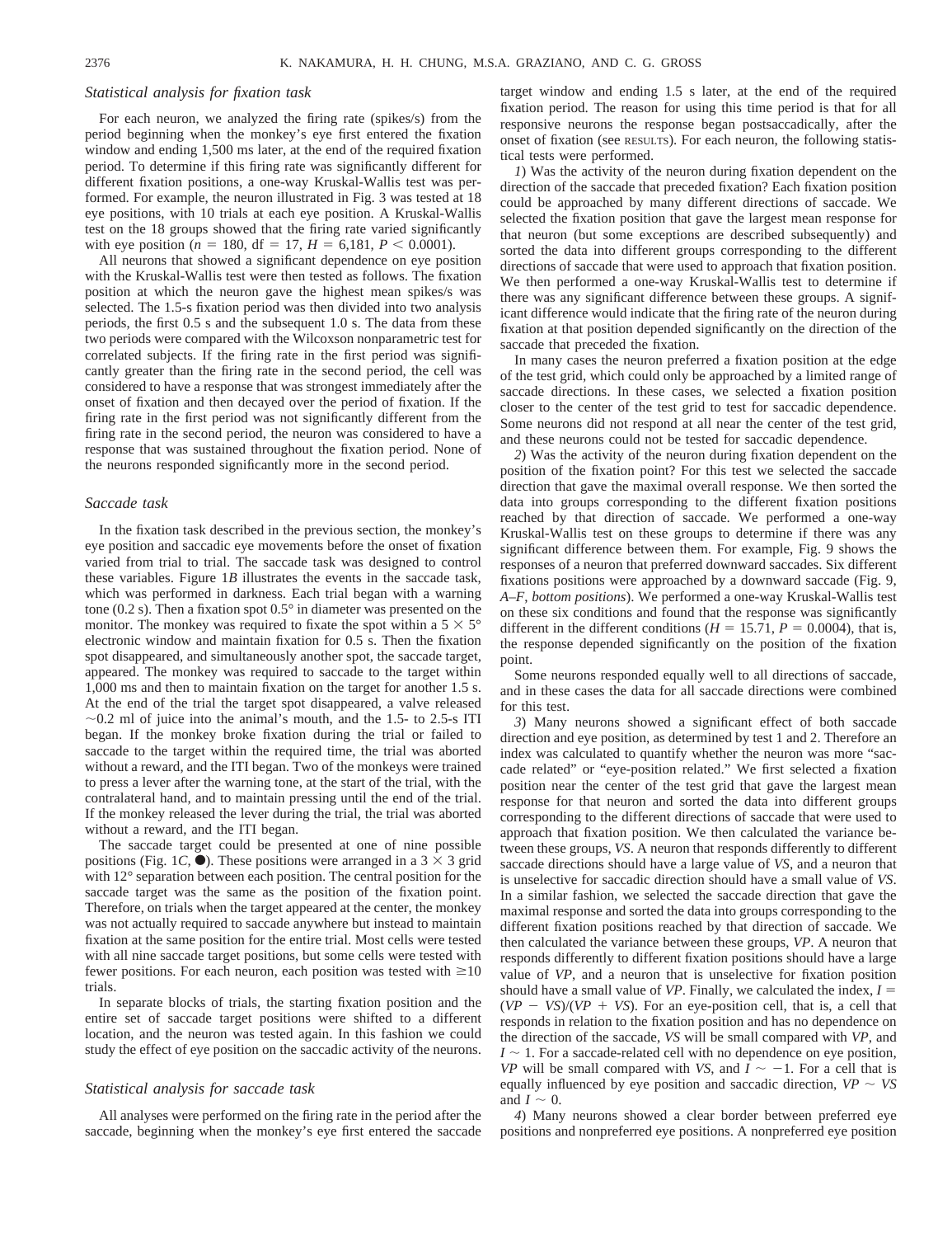was defined as a position at which the neuron gave less than one-half of its response at the most preferred eye position. We tested whether the neuronal response was greater when the eye saccaded from a nonpreferred to a preferred eye position than when the eye saccaded between two positions that were already both within the preferred range. All the data recorded when the eye saccaded from a nonpreferred to a preferred position were grouped and compared with all the data recorded when the eye saccaded from a preferred position to another preferred position. A Mann-Whitney *U* test was then performed on these two groups to determine if they were significantly different.

# *Reach task*

Many of the neurons in the PO sulcus seemed to respond during movements of the arm. Therefore each monkey was trained as follows. The experimenter held a jeweler's screwdriver in front of the monkey, and the monkey was required to reach out and touch the screwdriver. The experimenter then rewarded the monkey by pressing a button that opened the juice valve and released juice into the monkey's mouth. By using this simple method, any direction or magnitude of reach could be studied. Most of the reach-related neurons were studies in this fashion.

In addition, one monkey was trained to touch illuminated circles on a touch-sensitive screen placed 28 cm away. For this task, the monkey first pressed a lever that was centered and at waist level just in front of its body while also fixating a central fixation spot on the screen within a  $4 \times 4^{\circ}$  fixation window. After 500 ms, the fixation spot disappeared, and a target circle (8 deg in diameter) was presented on the screen. The monkey was required to saccade to the target circle and maintain fixation. Then after a delay of 500 ms the monkey was required to release the lever, reach out with the same hand, and touch the target circle. The task was performed in darkness so that movement of the arm was not visible. This paradigm was used to study only four reaching-related neurons but is described here because it allowed us to collect quantitative data confirming the existence of the reachrelated response and showing that it was independent of the sight of the arm, the position or movement of the eyes, and the onset of the target stimulus (see Fig. 13).

#### *Visual and somatosensory stimuli*

Visual receptive fields were tested with bars, spots, squares, and complex colored images such as a picture of a monkey's face, backprojected onto a  $160 \times 160^{\circ}$  tangent screen 28 cm in front of the monkey. During stimulus presentation, the monkey performed the same fixation task described previously (fixation task) except that the fixation spot in this case was a light-emitting diode (LED) 1 cm in diameter, taped to the projection screen.

Somatosensory responsiveness was studied with manual palpation, manipulation of joints, gentle pressure, and stroking with cotton swabs.

# *Behavioral training*

Training on all tasks was done with a liquid reward. First the animal's ad lib daily water intake was measured, and based on this measurement the animal was placed on a water schedule in which he received liquids under three conditions only: as a reward (cranberry juice) during the experimental session, as a supplement immediately after each session, and free water for 2 consecutive days each week. Two of three animals were first trained to press a lever with the contralateral hand and hold it for 1.5 s. For the third animal, this step was omitted. All three animals were trained to fixate a central fixation spot for 0.5 s. Next they were trained to fixate any of the 20 positions shown in Fig. 1*C*. They were then trained to saccade to a target presented just after the offset of the fixation spot. Finally, the fixation time was increased to the full 1.5 s.

## *Histology*

In the last week of recording from each monkey, marking lesions and iron deposits were made by passing a  $20-\mu A$  current through a stainless steel electrode at two different depths at four to six locations. At the conclusion of recording, the monkey was given an overdose of pentobarbital and perfused transcardially with saline followed by 10% formalin. Ferrocynaide (2%) was mixed with the formalin to color the iron deposits. The brains were serially sectioned at  $100 \mu m$  in the coronal place and then stained with cresyl violet. Electrode tracks were identified with the lesions as reference points. As shown in Fig. 2*A* for each monkey, the recording sites were located mainly in the top one-half of the anterior bank of the parieto-occipital sulcus but also extended onto the dorsal and medial surface of the superior parietal lobe. This area corresponds roughly to V6A of Galetti et al. (1996). It may overlap the dorsal border of area PO of Colby et al. (1988). The recording site in monkey AL extended more laterally and anteriorly than in the other two monkeys and did not include the medial surface of the hemisphere. Figure 2*B* shows representative coronal sections through the right parietal lobe of two of three monkeys. Each section shows a representative track along which electrodes penetrated the cortex and the region along the track in which neurons were recorded (thickened portion of track).



FIG. 2. Recording sites for all 3 monkeys. *A*: parieto-occipital sulcus (po), intraparietal sulcus (ip), and lunate sulcus (lu) are opened up to show the buried cortex. Both dorsal view (*top row*) and medial view (*bottom row*) are shown. The recording site (shaded) in monkey A. L. was larger and extended more laterally and anteriorly than the recording sites in monkeys J. T. and L.Z.B. Representative coronal sections through the right parieto-occipital sulcus (po) in monkeys A. L. and L. Z. For each monkey, the section shown on the left is the most posterior, and the section shown on the right is the most anterior. The numbers indicate the spacing in millimeters between the sections. Vertical lines: location of representative electrode penetrations. The thickened part of each line indicates the region in which responsive neurons were studied.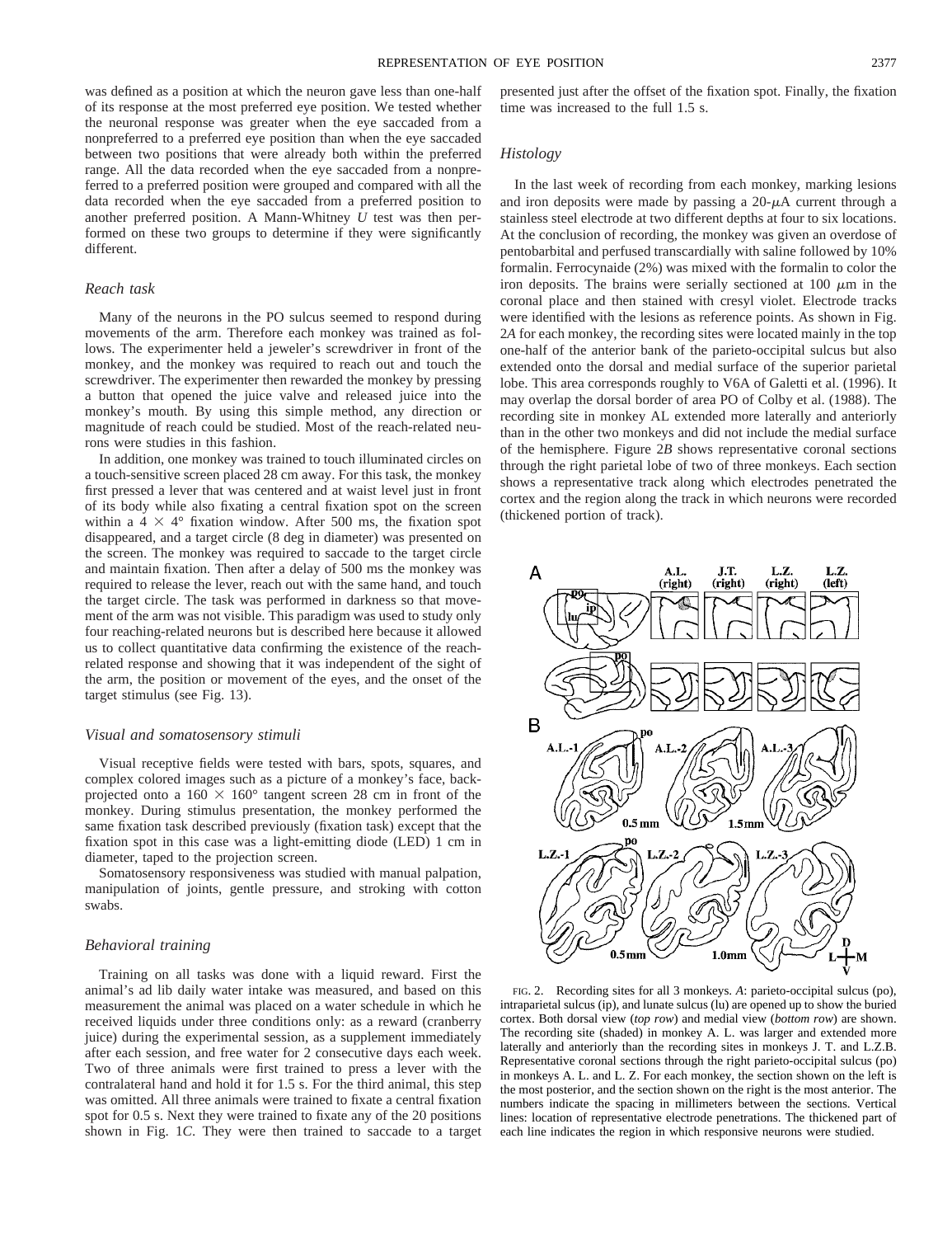TABLE 1. *Categories of neurons*

|                 |           | Monkey A. L. Monkey L. Z. Monkey J. T. |          | Total     |
|-----------------|-----------|----------------------------------------|----------|-----------|
| Eye             | 33 (34.5) | 33(40.5)                               | 4(40.0)  | 70(37.5)  |
| Visual          | 6(6.0)    | 12(15.0)                               | 0(0.0)   | 18(9.5)   |
| Arm             | 17(17.5)  | 1(1.0)                                 | 0(0.0)   | 18 (9.5)  |
| $Eye + visual$  | 3(3.0)    | 3(3.5)                                 | 0(0.0)   | 6(3.0)    |
| $Eye + arm$     | 6(6.0)    | 1(1.0)                                 | 0(0.0)   | 7(3.5)    |
| Visual $+$ arm  | 3(3.0)    | 0(0.0)                                 | 0(0.0)   | 3(1.5)    |
| $Arm + tactile$ | 1(1.0)    | 0(0.0)                                 | 0(0.0)   | 1(0.5)    |
| Undefined       | 4(4.0)    | 6(7.5)                                 | 1(10.0)  | 11(6.0)   |
| Unresponsive    | 23(24.0)  | 25(31.0)                               | 5(50.0)  | 53 (28.5) |
| Total           | 96 (100)  | 81 (100)                               | 10 (100) | 187 (100) |

Only the 187 neurons tested for all categories are represented here. Eye, neurons that responded in relation to position or movement of the eyes; Visual, visually responsive neurons; Arm, neurons that responded in relation to position or movement of the arm; Tactile, tactually responsive neurons; Undefined, neurons with a response that could not be specified; Unresponsive, neurons that had no detectable response. Values are number of cells, with percentages in parentheses. Percents are rounded to the nearest 0.5.

# RESULTS

## *Response categories*

We studied 354 neurons in 4 hemispheres of 3 monkeys. Table 1 shows the proportions of neurons in each response category. Although 354 neurons were tested, not all neurons were tested for every response property. Table 1 shows the results only for the 187 neurons that were tested for all of the properties listed. "Eye" neurons responded only in relation to the position or movement of the eyes; "visual" neurons responded only to visual stimuli; "arm" neurons responded only to the position or movement of the arm. Other neurons responded under more than one of these conditions (e.g., eye  $+$ visual, eye  $+$  arm). One neuron had a tactile response over most of the body, strongest on the contralateral hand; this neuron also responded in relation to arm movement. For 11 neurons, we failed to determine the effective stimulus. Most of these "undefined" neurons fired as the monkey moved in the chair.

#### *Eye-related neurons*

Three hundred ten neurons were tested for the effect of eye position and movement, and 149 (48%) responded. Some of these neurons, such as the eye  $+$  visual neurons, also had other response properties. Figure 3 shows the responses of a typical eye-related neuron, tested during the fixation task. This cell was most active while the monkey was fixating the top right position (position 12, 24). The elevated firing started after the onset of fixation (indicated by the horizontal line) and was sustained throughout the 1.5-s fixation period. In contrast, the neuron showed little or no firing when the monkey was fixating the other 17 positions. This difference in firing rate between the different positions was statistically significant (Kruskal-Wallis test,  $H = 6181$ ,  $P < 0.0001$ ; see METHODS for details).

Figure 4 shows the response profiles for another 20 typical neurons. Some (Fig. 4, *A*–*D*) fired most when the eyes were within a small range of preferred positions and responded less well or not at all to the surrounding positions. Some (Fig. 4, *E*–*H*) showed response profiles that increased monotonically from one edge of the test grid to the other. These four examples had discharge rates that increased smoothly as the eyes fixated more toward the top-left (Fig. 4, *E*), right (*F*), bottom (*G*), and top (*H*). The remaining 12 examples showed a variety of complex response profiles. Almost all of them (Fig. 4, *I*–*R*) fired most when the eyes were at the edge of the range that we tested. In these cases, we could not determine if the cell had a peak in the response profile or if the response continued to increase as the eye position became more eccentric.

Of the 149 eye-related neurons, 83 were tested with at least the central 9 fixation positions. For each neuron we determined which of these nine positions gave the greatest response. Figure 5 shows a frequency histogram of the results. None of the 83 neurons preferred the central eye position. Instead all responded better to eye positions that were deviated from the center of gaze. This tendency was highly statistically significant ( $\chi^2$  test, *P* < 0.001).

The results presented so far suggest that the eye-related neurons in V6A encode the position of the eye during steady fixation. However, at least two alternative hypotheses remain to be tested. First, the activity of these neurons might be caused by the visual stimulation of the fixation spot. Second, the activity might represent the timing or direction of the saccadic eye movement that brought the eye to the fixation position. In the following sections we examine these two alternative hypotheses.



FIG. 3. Responses of an example eye-related neuron while the monkey fixated 18 different locations. The horizontal bar beneath each histogram indicates the period beginning when the eye first entered the fixation window and ending 1.5 s later when the monkey was rewarded.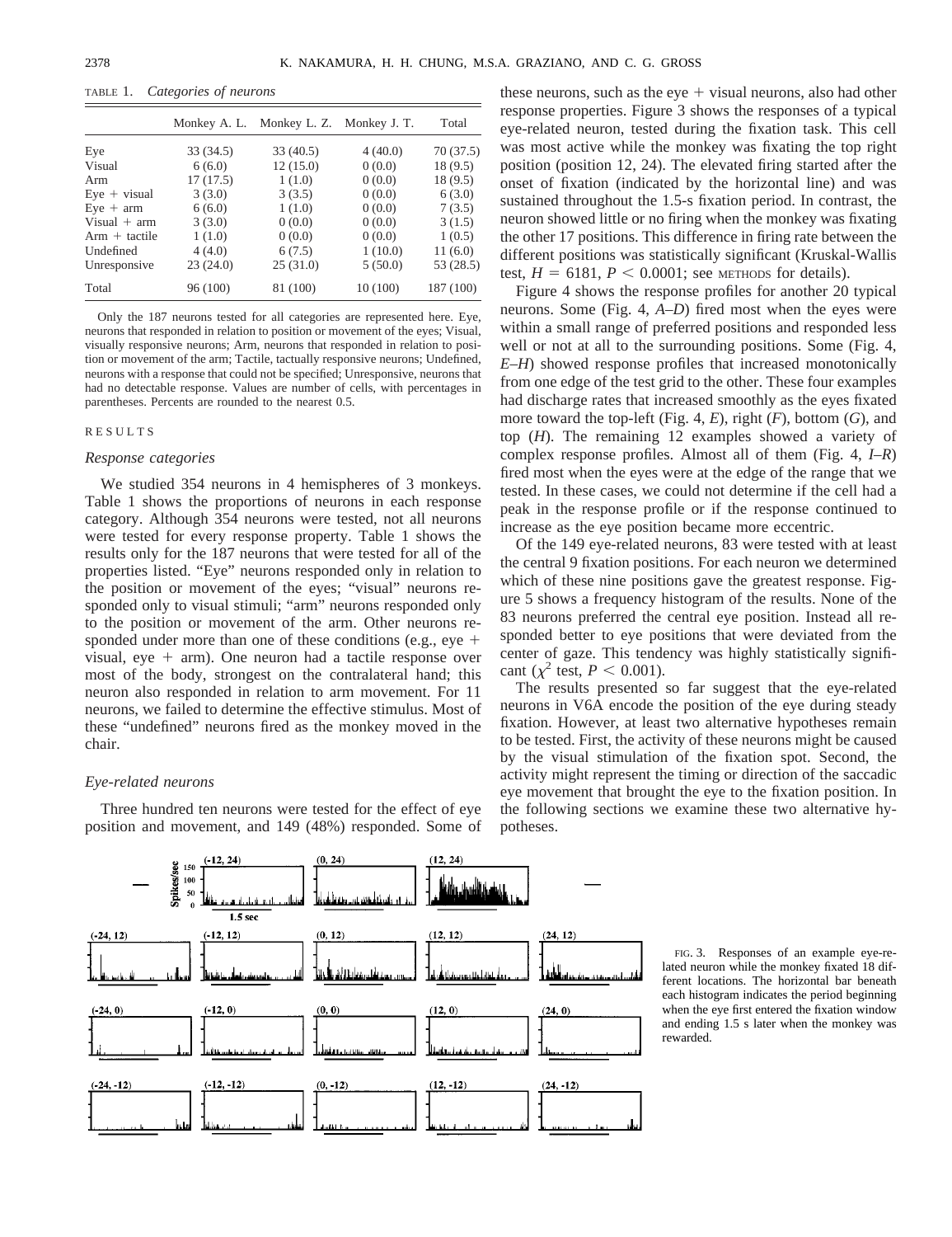

FIG. 4. Responses of 20 eye-related neurons during fixation at different positions. Radius of each solid circle is proportional to the firing rate at that fixation position. Scale bar on bottom right of each box shows 50 spikes/s. Short horizontal lines indicate positions that were not tested. Neurons *A*–*D* preferred a small range of eye positions and responded less to surrounding positions. Neurons *E*–*H* had response profiles that increased monotonically from 1 edge of the test grid to the other. Neurons *I*–*T* responded in a variety of complex patterns, and all but *S* and *T* responded better at the edge of the test grid.

*Eye position or visual response?*

The eye-related neurons in V6A responded when the monkey fixated on a spot of light. Was this response caused by the visual stimulation of the fixation spot? For example, the cells might have a visual response that is stronger for some eye positions and weaker for others. Such modulation of the visual response by eye position is common in this brain area (Galletti et al. 1993, 1995, 1996). However, two control tests demonstrated that the responses of the eye-related neurons were not dependent on the fixation light. First, the neurons responded in darkness during spontaneous eye movements. For example, consider the neuron that is shown in Fig. 3. This neuron was most active while the monkey fixated the top right position (position 12, 24). Figure 6 shows the result for the same neuron when the monkey sat in the dark and did not perform any task. No fixation light was presented. Each tic mark represents an action potential, and the horizontal lines indicate the time during which the monkey was looking within 5° of the preferred eye position for the cell. The neuron fired at a high rate when the eyes were within this preferred position. Thus neither

the presence of a fixation light nor the performance of a fixation task was necessary to make the cell respond. All of the eye-related neurons responded during spontaneous eye movements in the dark, in a fashion that matched the responses during the parametric tests.

Second, we tested the effect of blinking off the fixation light while the monkey was fixating. Figure 7 shows the result for a cell tested at its preferred eye position. In Figure 7*A*, the fixation light turned on and remained on while the monkey fixated for 1.5 s. The neuron's firing rate increased after the onset of fixation and was sustained throughout the entire fixation period. In Fig. 7*B*, the fixation light turned on, the monkey fixated for 1.5 s, but the light was extinguished for 0.4 s during the period of fixation. The neuron did not show any decrease in firing when the light was extinguished. We compared the data during the 0.4 s that the light was extinguished with the data during the subsequent 0.5 s with the Wilcoxson test for correlated data and found that there was no significant difference in the neuronal activity between these two time periods ( $T = 21$ ,  $P = 0.51$ ).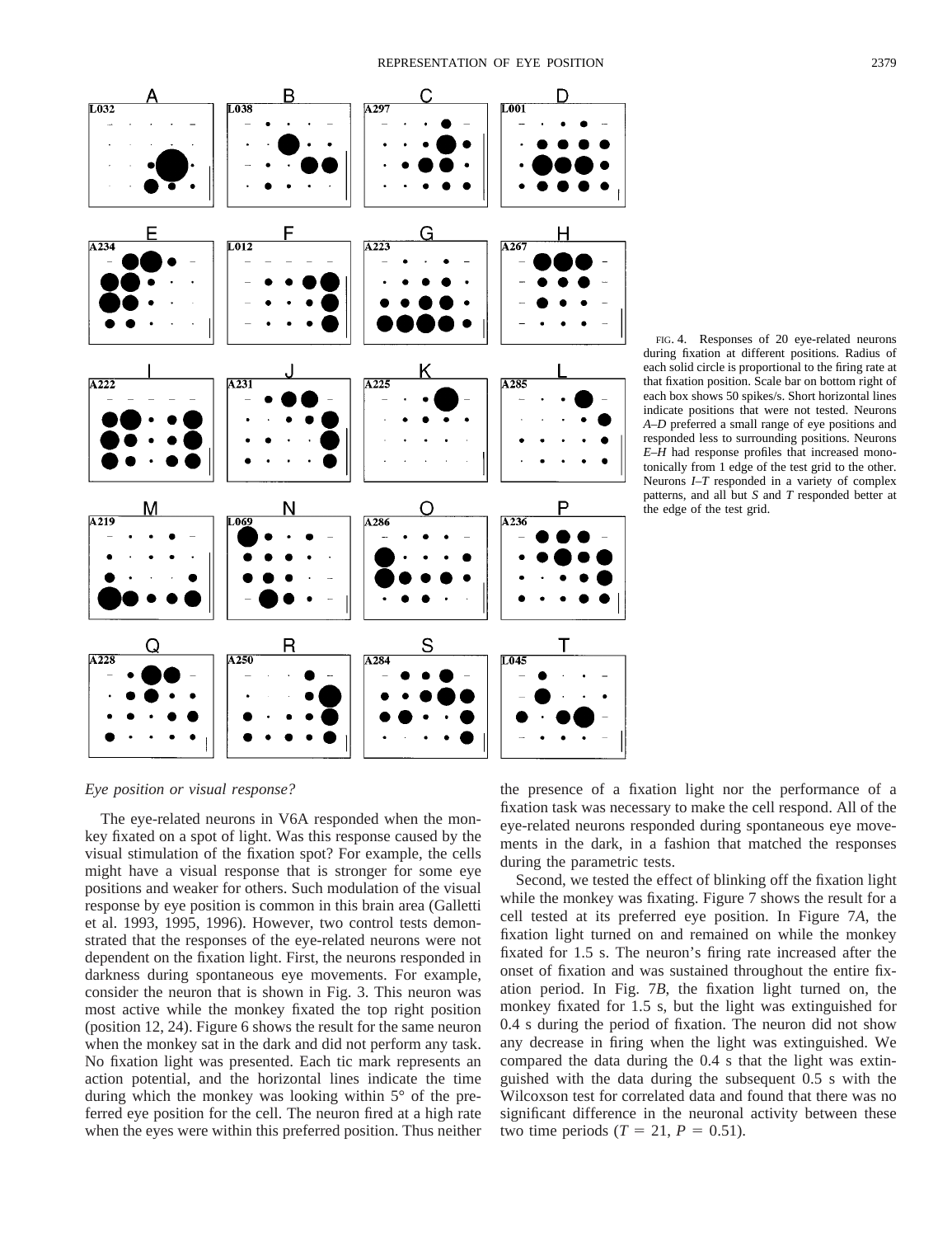

FIG. 5. Frequency histogram for 83 neurons showing the fixation position at which each neuron responded most. Only the central 9 fixation positions are plotted (see Fig. 1,  $\bullet$ ). Ipsi, Center, Contra, Top and Bottom indicate fixation positions relative to the monkey's straight ahead. No neurons preferred the central position.

Fifteen eye-related neurons were tested in this fashion, and the firing of all 15 neurons remained constant even while the fixation spot was turned off, as long as the eye was still fixating the preferred position. These results show that the activity of the eye-related neurons was not due to the visual stimulation of the target spot.

#### *Eye position or saccadic vector?*

Does the activity of eye-related neurons reflect the position of the eye during fixation, or does it reflect the vector of the saccade that brought the eye to that position?

Figure 8 shows the results for a neuron tested in the saccade task. In Fig. 8*A*, the monkey fixated the central position (0,0) and then saccaded to one of four surrounding positions, 12° up, down, right, or left. The central histogram (0,0) shows the result when the monkey did not make a saccade but maintained fixation at the initial location. The neuron did not respond under this condition. Instead, the neuron responded best when the monkey saccaded to the top position  $(0,12)$  and the right-



FIG. 6. Responses of an eye-related neuron during spontaneous eye movements in the dark. Each tic mark indicates an action potential. Short horizontal bars indicate when the eye was within 5° of position 12, 24, the preferred eye position for this neuron (see Fig. 3 for responses of this neuron during the fixation task).



FIG. 7. Responses of an eye-related neuron during fixation at its preferred eye position. Top horizontal bar (Fixation Light) indicates when the fixation light was illuminated. Bottom horizontal bar (Fixation) indicates the time during which the eye was within the fixation window. Fixation light was at position 0, 12. *A*: fixation light was illuminated during the entire period of fixation. *B*: fixation light was extinguished for 0.4 s during fixation. This neuron responded during fixation even while the fixation light was extinguished.

ward position (12,0). The response began after the eye reached the target position. Did this activity reflect the saccadic vector that preceded fixation, that is, was it caused by an upward and a rightward saccade, or was it an eye-position response, caused by the final position of the eye after the saccade was completed? To answer this question we changed the initial fixation position and then retested the cell. In this second test (Fig. 8*B*), the monkey fixated a new starting position (12,12) and then saccaded to one of four surrounding target positions. Under these conditions, the cell responded best when the eye saccaded to the leftward position  $(0,12)$  and the downward position (12,0). These are the same two positions that elicited a response previously, that is, the firing of the cell depended on the final position of the eyes, not on the direction of saccade that preceded the fixation. Indeed, each direction of saccade up, down, right, or left—elicited a response when it terminated at a preferred position; likewise, no direction of saccade gave a response when it terminated at a nonpreferred position. (The dependence on eye position was significant: test  $1, H = 22.64$ ,  $P < 0.0001$ . The dependence on saccade direction was not significant: test 2,  $H = 1.029$ ,  $P = 0.794$ . See METHODS for details. See also next section for more data on and further analysis of this neuron.)

Figure 9 shows the results for a second neuron. In Fig. 9*A*, the monkey fixated an initial position  $(-12,12)$  and then saccaded to one of four surrounding positions. This cell responded best after the monkey saccaded downward and leftward. Figure 9, *B*–*F*, shows the result when the initial fixation position was changed. In every case, the neuron preferred the same direction of saccade, that is, downward and leftward. This neuron therefore responded in relation to saccadic vector. In addition, the magnitude of the response was modulated by the position of the eyes. The response was larger in Fig. 9, *A* and *D*, when the eyes were deviated toward the left side of the screen, and smaller in *C* and *F*, when the eyes were deviated toward the right side of the screen. These data show that both eye position and the direction of saccadic eye movement influenced the activity of this neuron. (Dependence on eye position was significant: test 1,  $H = 43.69, P < 0.0001$ . Dependence on saccade direction was significant: test 2,  $H = 15.71$ ,  $P =$ 0.0004.)

Forty-six eye-related neurons were tested with multiple starting positions in the saccade task. Of these, 19 responded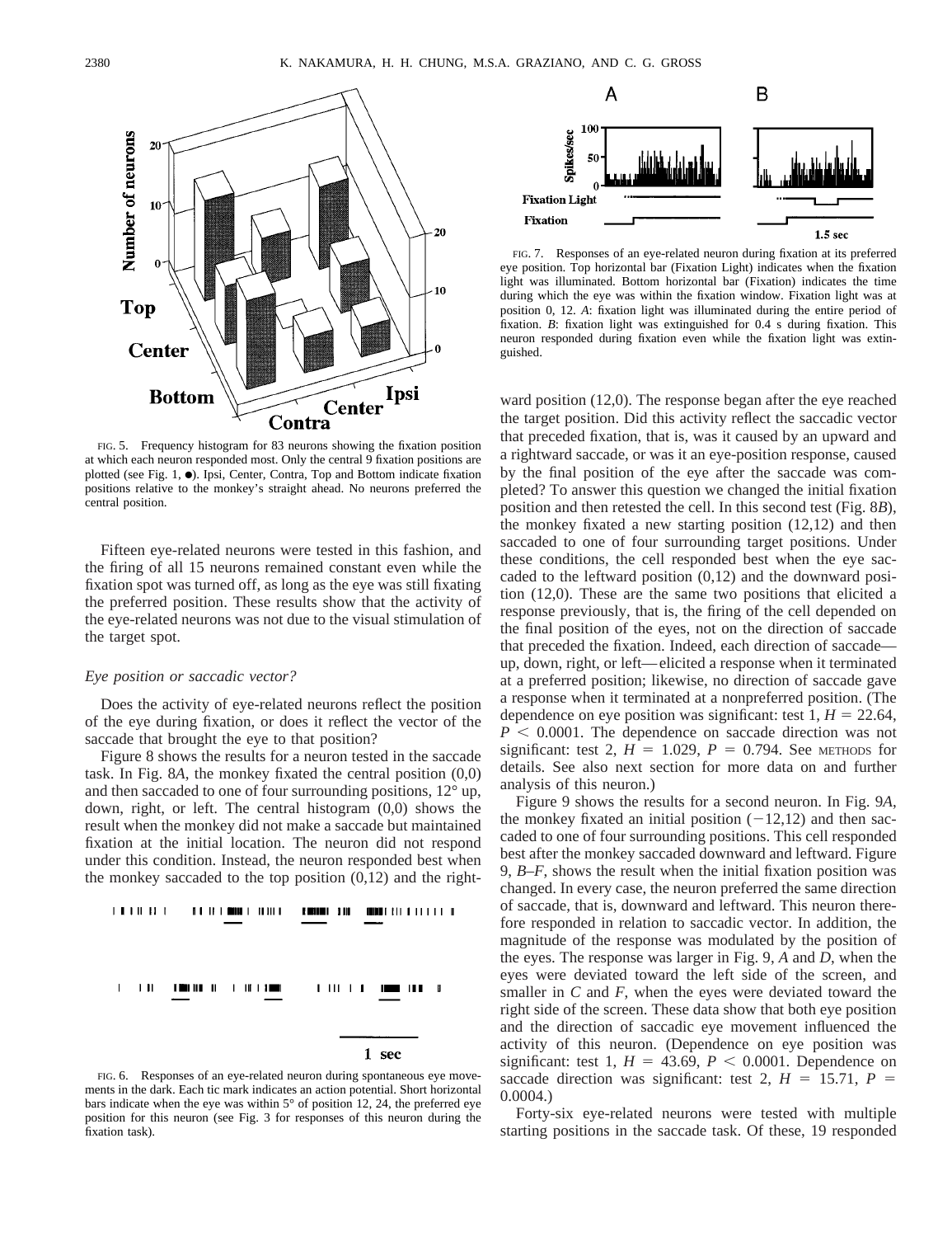

FIG. 8. Responses of an eye-position neuron tested with the saccade task. *A*: 5 histograms showing the results when the monkey began fixation at position 0,0 and then saccaded 12° up, down, right, or left or remained fixated on the central point. The horizontal bar beneath each histogram indicates the time during which the eye was within the fixation window around the final target position. *B*: results when the central fixation point in the saccade task was shifted to position 12,12. This neuron responded when the monkey saccaded to and fixated positions 0,12 and 12,0. It did not respond in relation to the direction of saccade. Each direction of saccade—up, down, right, or left—could either elicit a response or not, depending on the position to which eye saccaded.

only at the extreme edge of the test grid and therefore could not be analyzed for saccadic and eye-position dependence (see METHODS). Of the remaining 27 neurons, all were significantly affected by the position of the eye during fixation. These cells responded significantly better at some fixation positions than at others. Eighteen of these cells (66%) also responded in relation to the direction of saccade that preceded fixation.

For all 46 neurons tested, the response began after the eye entered the final fixation window. None of the cells, not even the 18 cells that were dependent on saccadic vector, responded before or during the saccadic eye movement.

For each neuron we calculated an index to quantify whether the neuron was more dependent on saccade direction or on eye position. An index of  $+1$  indicates that the response of the neuron is dependent solely on fixation position; an index of  $-1$ indicates that the response is dependent solely on saccade direction; and an index of 0 indicates that the response is equally dependent on both (see METHODS). For example, the neuron in Fig. 8 had an index of 0.89, indicating that it was highly dependent on eye position and not on saccade direction. The neuron in Fig. 9 had an index of 0.18, indicating that it was approximately equally dependent on eye position and saccade direction. Figure 10 shows the results for all 27 neurons tested. The distribution is skewed toward 1. The index ranges from  $-0.33$  to  $+0.96$ , and only five neurons (19%) had negative indices. The population of neurons is therefore more influenced by eye position than by saccade direction.

*Steady-state eye position, or saccades to a preferred eye position?*

Figure 11 shows data from the same neuron illustrated in Fig. 8. As described previously, this neuron had an eye position field that encompassed positions 0,12 and 12,0. When the eye saccaded into this region, the neuron responded. The histograms in Fig. 11, however, show that, if the eye was already in the eye position field and then saccaded to a second location also within the eye position field, the neuron responded less well. That is, the neuron was most sensitive to the movement of the eyes into the borders of the eye position field and relatively insensitive to the movement of the eyes within the borders.

In Fig. 11*A*, the monkey fixated three different starting positions and then saccaded to position 12,0, inside the cell's eye position field. The cell responded best when the starting positions were 0,0 or 12,12, outside the eye position field. The response just after the arrival of the eyes almost disappeared when the starting position was already inside the eye position field, at 0,12. In Fig. 11*B*, the monkey fixated five different starting positions and then saccaded to position 0,12, inside the eye position field. Again, the only condition that elicited little or no response was when the starting position for the eye was already inside the eye position field, at 12,0. A Mann-Whitney *U* test showed that the responses when the eye began outside and then entered the eye position field were significantly greater than the responses when the eye began and ended in the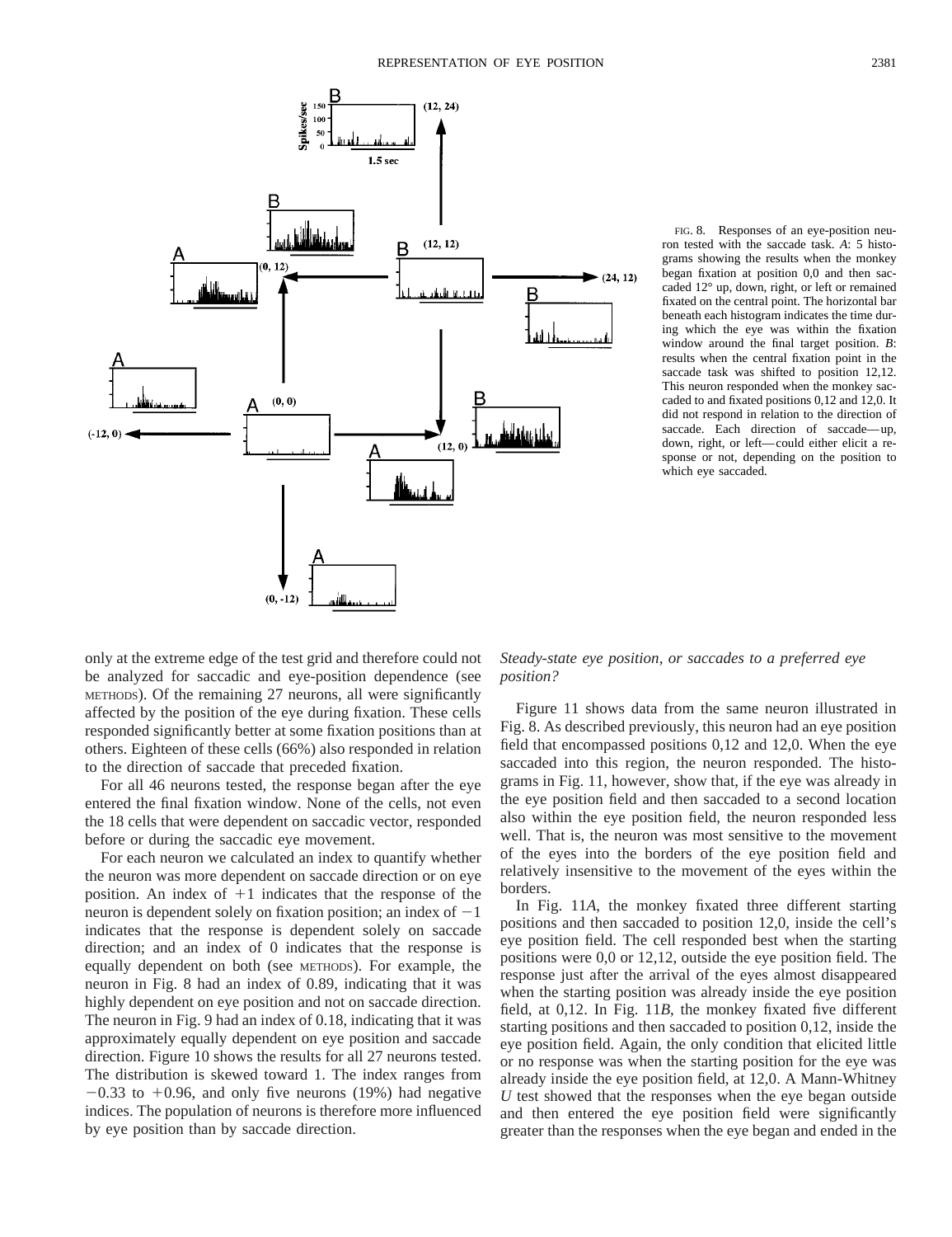

FIG. 9. Responses of a saccade-related neuron tested in the saccade task at 6 different positions. *A*: 5 histograms showing the results when the monkey began fixation at position  $-12,12$ , and then saccaded  $12^{\circ}$  up, down, right, or left or remained fixated on the central point. The horizontal bar beneath each histogram indicates the time during which the eye was within the fixation window around the final target position. *B*–*F*: results when the saccade task was presented at 5 other positions. This neuron responded best during fixation after downward and leftward saccades. It also responded best when the eyes were in the bottom left part of the test grid.

eye position field ( $Z = 6.64$ ;  $P < 1 \times 10^{-7}$ ; the *Z* value was used instead of the *U* value because of the large sample size;  $n1 = 20$ ,  $n2 = 60$ ).

We performed similar tests on 22 neurons with eye position fields. For 18 neurons (82%), the response was significantly larger when the eyes started outside the eye position field and then saccaded to a point inside the eye position field. These results indicate that the eye-related neurons in area V6A preferentially code the arrival of the eyes into the eye-position fields.

A related property is that many of the neurons tested in the fixation task or the saccade task (53/118 cells, 45%) responded best or only within the first 500 ms of fixation. For these cells



FIG. 10. Frequency histogram showing Saccade Direction vs. Eye Position Index for 27 neurons. An index of  $+1$  indicates a neuron influenced by eye position but not saccade direction. An index of  $-1$  indicates a neuron influenced by saccade direction but not eye position. An index of 0 indicates a neuron equally influenced by both. See METHODS for details of index.

the firing rate dropped significantly in the subsequent 1,000 ms of fixation (see METHODS for statistical details). These cells therefore appear to emphasize the initial arrival of the eyes at the preferred position, that is, they preferentially code a change in status rather than a steady state.



FIG. 11. Responses of an eye-position neuron that responded best at positions 0,12 and 12,0. See Fig. 8 for more data on the same neuron. *A*: responses when the eye saccaded to position 12,0 from 3 different initial positions. The horizontal bar beneath each histogram indicates the period during which the eye was fixating on the final position. *B*: responses when the eye saccaded to position 0,12 from 5 different positions. This neuron responded best after saccades from a nonpreferred position to a preferred position. After saccades that both began and ended on a preferred position (from 0,12 to 12,0 or vice versa) the neuron gave little or no response.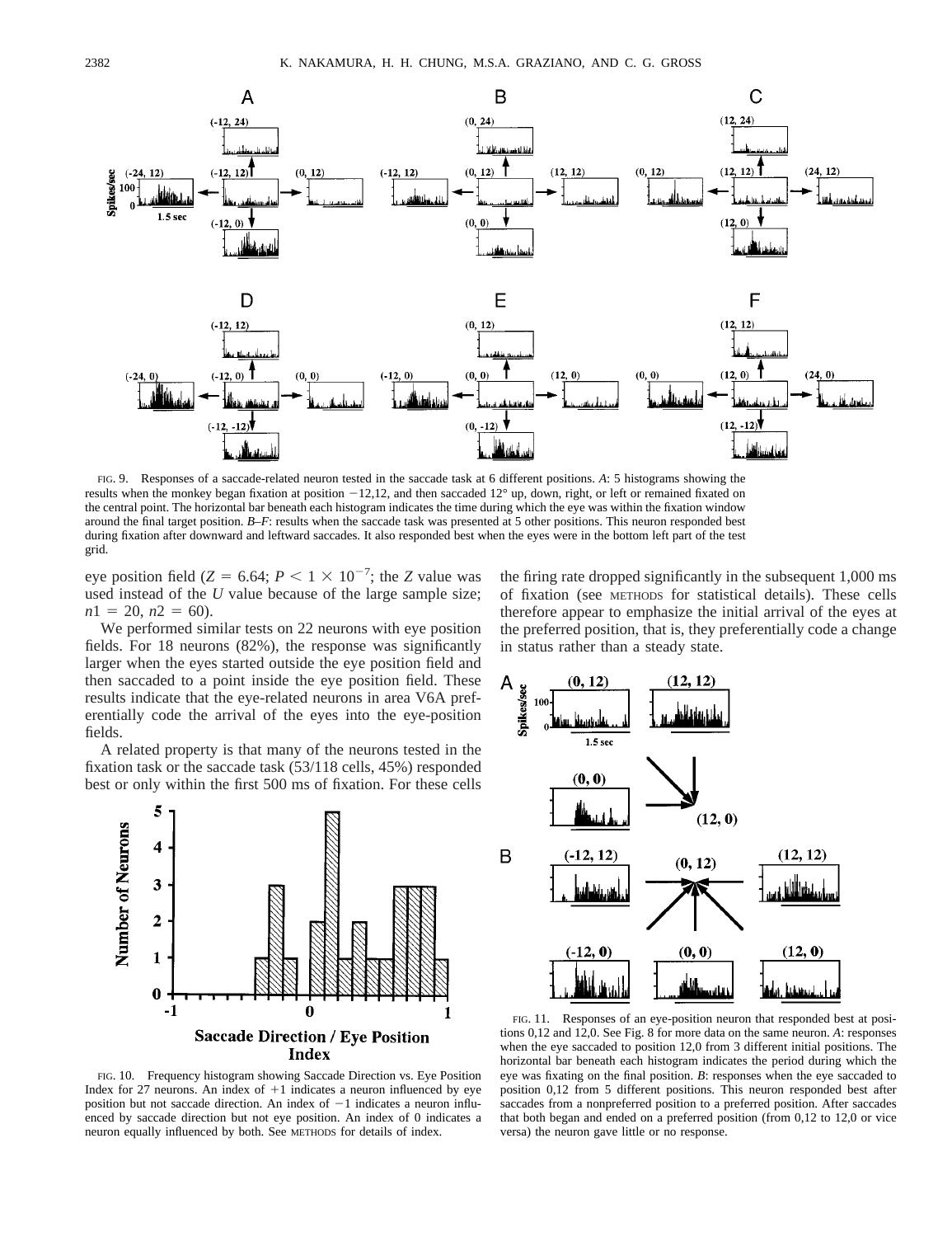

FIG. 12. Responses of a visual neuron during fixation on a fixation light. Top horizontal bar (Fixation Light) indicates when the fixation light was illuminated. Bottom horizontal bar (Fixation) indicates time during which the eye was within the fixation window. *A*: fixation light was illuminated during the entire period of fixation. *B*: fixation light was extinguished for 0.4 s during fixation. This neuron responded during fixation, but only when the fixation light was illuminated.

#### *Visually responsive neurons*

Three hundred thirty-four neurons in V6A were tested for visual responsiveness, and 73 (23%) responded. Of these, 56 were exclusively visual, and 17 also had other response properties, such as eye-position or reaching-related responses. One type of visual neuron that we found responded to the fixation spot during the fixation task. Figure 12 shows the responses of one of these cells. This neuron did not respond during spontaneous eye movements in the dark and therefore was not classified as an eye-related neuron. In Fig. 12*A*, the fixation light turned on and remained on while the monkey fixated on it for 1.5 s. The neuron responded during this period of fixation. In Fig. 12*B*, the light was extinguished for 0.4 s during fixation. The neuron stopped responding when the light was turned off. Therefore the cell responded to the visual stimulation caused by the fixation light. This pattern of response is quite different from the pattern for eye-related neurons (see Fig. 7).

Many of the visual neurons also responded to the onset of a room lamp or to moving or stationary bars projected onto a tangent screen. We did not systematically plot visual receptive fields or systematically test if the visual responses were modulated by eye position.

# *Arm-related neurons*

Of 263 neurons tested, 56 (21% of total) responded in association with the movement or position of the contralateral arm. We found these neurons unexpectedly during the first months of the experiment and studied them qualitatively, training the monkey to reach toward a target that was held in the experimenter's hand; therefore we do not know the precise parameters of their responses. However, the relatively high incidence of reaching-related responses suggests that these neurons form an important part of the makeup of this portion of the parietal lobe. The following observations may help to

clarify the nature of their responses. Of the 56 reaching-related neurons, 41 were exclusively related to the arm, whereas 15 also had other properties, such as eye-position–related responses. Some reaching-related neurons (20, 36%) responded only during the arm movement itself and stopped responding after the arm reached its final position, whereas other neurons (36, 64%) continued to respond for as long as the monkey maintained its arm in an outstreched position. The preferred direction of arm movement (toward the contralateral or ipsilateral side) was determined for 42 of the arm-related neurons. Most (27, 57%) responded best when the monkey reached toward the contralateral side, but some responded best to ipsilateral reaching (10, 21%), and some responded equally well to either direction of reaching (5, 11%). The reachingrelated neurons were also tested when the monkey's eyes were covered or when view of the arm was blocked through some other means such as with a sheet of cardboard. Under these conditions the neurons still responded during the arm movement, indicating that the neurons were not responding to the visual stimulus of the arm in motion.

Figure 13 shows the responses of a typical reaching-related neuron. In this case, the monkey was trained to reach out with the contralateral hand and touch an illuminated circle on a touch-sensitive screen (see METHODS for details). Eye position was controlled, and the reach was performed in darkness. The monkey reached 20° to the left (Fig. 13*A*), toward the midline (*B*), or 20° to the right (*C*). As shown in the figure, this neuron was most active before the leftward (contralateral) reach and least active before the rightward (ipsilateral) reach.

Almost all of the arm neurons (46/50, 92%) were found in monkey A. L. As shown in Fig. 2, the recording site in A. L. extended more laterally and also more anteriorly onto the cortical surface of the superior parietal lobe. Most of the arm neurons were found in this lateral, anterior region. In Fig. 2*B* three representative coronal sections from monkey A. L. are shown. In the most posterior section, 36 neurons were studied, of which only 2 (6%) responded in relation to the arm. In the next example section shown, 0.5 mm more anterior, 21 neurons were studied, of which 13 (62%) responded in relation to the arm. Finally, in the most anterior section, another 1.5 mm anterior, 24 neurons were studied of which 21 (88%) were related to the arm. These results suggest that there may be a separate arm area located anterior to the eye-related neurons in area V6A. However, more extensive mapping studies will be necessary to confirm the existence of an arm area.

#### DISCUSSION

We found two principal types of neuronal responses in area V6A; 48% of the neurons responded in relation to the movement or position of the eyes, and 23% responded to visual



FIG. 13. Responses of an arm-related neuron during reaching 20° to the left (*A*), to the center  $(B)$ , and  $20^{\circ}$  to the right  $(C)$ . Arrow indicates the time at which the monkey's hand made contact with the target on the touch-sensitive screen. See METHODS for details of the reaching task.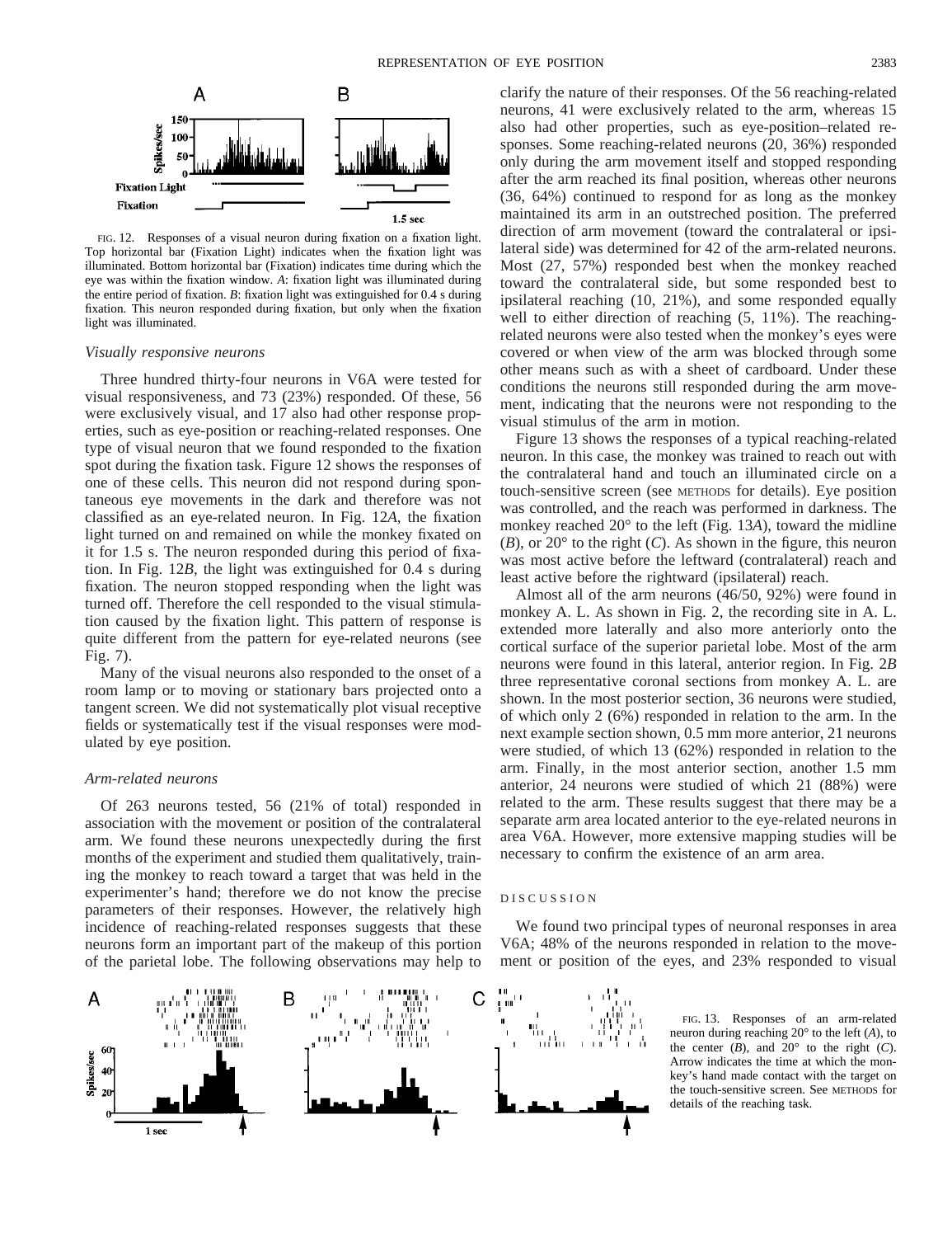stimuli. Previous studies by Galletti et al. (1993, 1995, 1996) found that 42% of the neurons responded in relation to the position of the eyes, and 65% were visually responsive. In addition, they reported that 61% of the visual neurons were modulated by eye position, in that the visual responses were stronger for some eye positions than for others. Although we encountered the same phenomenon, we did not systematically study it.

We also found neurons that responded in relation to the movement or position of the arm. These arm-related neurons were located mainly in what was either a subregion of V6A or an area adjacent to V6A, more anterior and lateral than the location of most of the eye-related neurons. Galletti et al. (1997) also reported arm-related activity in V6A but did not report any spatial segregation between eye neurons and arm neurons.

# *A representation of eye position*

As described previously, 48% of the V6A neurons in this study were classified as eye related. When tested in a fixation and a saccade task, these cells responded according to the position of the eyes, that is, each cell had a preferred range of eye positions or an eye position field. The responses were not caused by the visual stimulation of the fixation light because when the fixation light was turned off the cells continued to respond. Even when the monkey made spontaneous eye movements in the dark, the firing of these neurons continued to provide an accurate account of the changing position of the eyes. The population of cells in V6A therefore appears to form a representation for eye position.

However, we found that 66% of the eye-position neurons were also influenced significantly by the direction of the saccade that preceded fixation. This sensitivity to the direction of the saccade was surprising because all of the responses were postsaccadic. None of the cells responded before or during saccades.

We suggest that the saccade direction information may contribute to the representation of eye position, that is, it may be used by V6A neurons to help calculate the position to which the eyes just arrived. The next section discusses one way in which saccade information might influence the representation of eye position.

# *A stronger signal when the eye moves than when the eye is stationary*

Many of the eye position neurons (45%) responded best within the first 500 ms after the eye made a saccade to a preferred position. The response then dropped off while the eye remained at that position. These neurons therefore preferentially encoded the arrival of the eye in the eye position field rather than the continued presence of the eye in the eye position field. Furthermore, when the starting and ending point of the saccade were both inside the eye position field, most neurons (82%) responded less well; however, when the saccade began outside and then entered the eye position field, the neurons responded vigorously. Therefore these neurons did not encode the static position of the eyes so much as the dynamic arrival of the eyes at the preferred site. This emphasis on a change in status, rather than on the steady state, may be a fundamental

property of sensory processing. For example, in the visual system, neurons are most sensitive to the borders between two luminances or colors rather than to a region of uniform luminance or color (Hubel 1988). In view of the current data, the same emphasis on encoding a change in status appears to apply to the representation of eye position. One possible function of the eye position information in V6A is discussed in the final section.

# *Where is the "where" pathway?*

In 1982, Ungerleider and Mishkin proposed that extrastriate visual cortex is organized in two processing streams, a ventral stream that processes the identity of objects and a dorsal stream that processes the spatial locations of objects. Subsequent work has shown that, in the ventral stream, neuronal responses to shape, color, and texture increase in complexity along a sequence of interconnected areas including V1, V2, V4, and IT (for review see Desimone et al. 1985; Gross et al. 1993). The dorsal stream, however, was more difficult to specify. Neuronal responses to visual motion increase in complexity along a sequence of areas including V1, V2, MT, MST, and STP (for review see Graziano et al. 1994a). However, there is little evidence that these areas are involved in processing spatial location per se. Indeed lesions to MT seem to affect the processing of motion rather than spatial location (Newsome and Pare 1988). Where is the where system, that is, what are the areas that process spatial location, and are they organized in a hierarchical fashion?

Areas that process space must carry more than just visual information. They must also carry information about the position of the eyes and other body parts to reconstruct the location of visual stimuli with respect to the body. Because of its combination of visual and proprioceptive information, parietal area 7a is considered an important processing station for space (Andersen 1987). Recently several other areas, including V3a, PO, and V6A, were found to carry similar spatial information (Galletti et al. 1993, 1995, 1996). Therefore we suggest that these areas may be part of the missing spatial processing stream and that area V6A, with its high proportion of eyeposition sensitive neurons, may serve as one source of the eye-position information that is critical for spatial processing in other parietal areas.

This work was supported by Human Frontier Science Program Grant LT-716/94, the Uehara Memorial Foundation, and the National Eye Institute Grant EY-11347.

Present address of K. Nakamua: Primate Research Institute, Kyoto University, Inuyama, Aichi 484, Japan.

Address for reprint requests: M. Graziano, Dept. of Psychology, Green Hall, Princeton University, Princeton, NJ 08544.

Received 19 March 1998; accepted in final form 11 January 1999.

#### REFERENCES

- ANDERSEN, R. A. Inferior parietal lobule function in spatial perception and visuomotor integration. In: *Handbook of Physiology. The Nervous System. Higher Functions of the Brain.* Bethesda, MD: Am. Physiol. Soc., 1987, sect. 1, vol. V, p. 483–518.
- ANDERSEN, R. A., BRACEWELL, R. M., BARASH, S., GNADT, J. W., AND FOGASSI, L. Eye position effects on visual, memory, and saccade-related activity in areas LIP and 7a of macaque. *J. Neurosci.* 10: 1176–1196, 1990.
- ANDERSEN, R. A., ESSICK, G. K., AND SEIGEL, R. M. The encoding of spatial location by posterior parietal neurons. *Science* 230: 456–458, 1985.